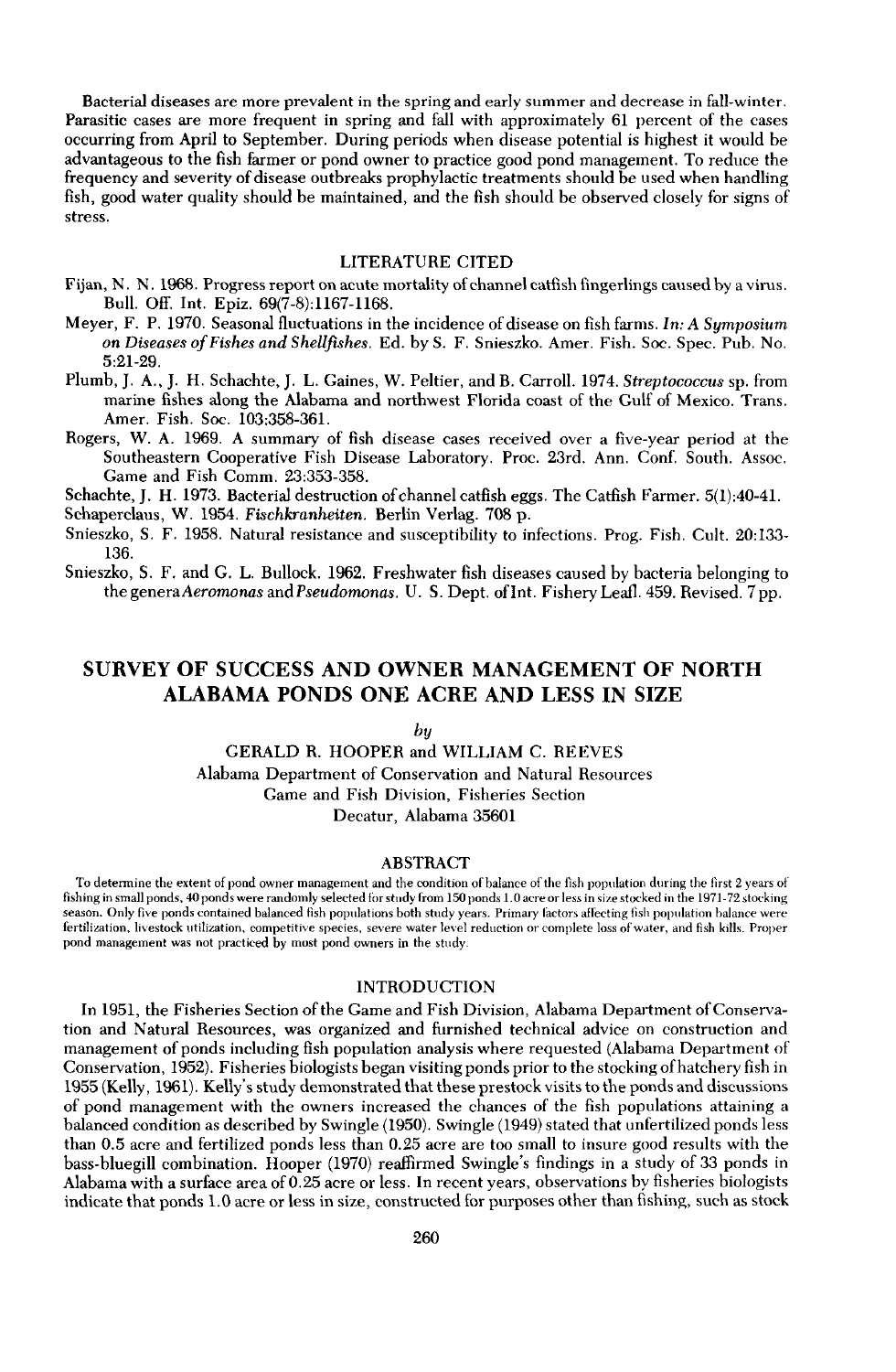watering and irrigation, fail to provide satisfactory fishing. It appears that fish are requested for many ofthese ponds only because they are free. In such cases, it is difficult for the biologist to interest the pond owner in good management practices.

Pond construction in Alahama is directly related to Federal financial assistance. In 1973, costsharing funds were not appropriated for the Rural Environmental Assistance Program ofthe Agricultural Stabilization and Conservation Service Program. However, funds were provided in 1974. Funds must be appropriated annually by Congress; however, the President can impound the funds from year to year. The possibility exists that the program could be terminated completely. Local ASCS personnel felt that ifthese funds are reduced or eliminated, the average size ofexcavated ponds would be reduced and the number of earthen dam ponds would decline.

Since improper management techniques are often reported on small ponds and the possibility of increased small pond construction exists, it was the objective ofthis study to determine the extent of pond owner management and the condition of the fish populations during the first 2 years of fishing in ponds with a surface area of 1.0 acre or less.

# METHODS AND MATERIALS

From September, 1971, through February, 1972, prestock checks were conducted in 12 North Alabamacounties on 283 ponds for which applications for fish had been received. During the prestock check, the correct pond size and presence ofwild fish, ifany, were determined. The owner, whose presence was required, was advised of proper pond management techniques including fertilization and the time to begin fishing. He was cautioned against stocking wild fish. Ifrequested, the correct stocking rate for channel catfish *(letalunts punetatus!* was recommended (100/acre). The owner was given the opportunity to ask questions and the booklet, "Alabama Fish Ponds" was provided for use as a future reference.

Bream, approximately 85% bluegill *(Lepomis macroehirus)* and 15% redear sunfish (L. *microlophus),* and largemouth bass *(Micropterus salmoides)* were stocked at a rate of 1,000 bream and 100 bass per surface acre in fertilized ponds. Unfertilized ponds were stocked at one-half this rate. Fingerling bream were provided by the State fish hatcheries from November, 1971, through March, 1972, and fingerling bass in May and June, 1972.

Soils within the 12 counties varied greatly, but most of the study ponds were located on silty or sandy loams in the Hartsells, Albertville, Muskingum, Linker orTilsit series derived from weathered sandstone and shale. A few ponds were constructed on loams and silty clay loams ofthe Decatur and Cumberland series derived from weathered limestone.

Ponds approved for stocking with a surface area of 1.0 acre or less were arranged by size in 0.25-, 0.50-, 0.75-, and 1.0-acre categories to determine if size within this range affects pond balance. Ten ponds were randomly selected from each category for study.

Questionnaires were mailed to each pond owner in 1973 and 1974 to obtain additional information on pond management practices and a recent history of the pond.

The ponds were analyzed for fish population balance according to methods described by Swingle (1956). These balance checks were conducted in June, 1973 and 1974, the first and second year of fishing (Swingle and Smith, 1947).

#### RESULTS AND DISCUSSION

In 1971-72, 231 ponds were approved for stocking. Of this total, 150 ponds  $(65%)$  were 0.25 to 1.0 acre in surface area. The 40 randomly selected study ponds represented 27% ofthe 150 small ponds.

Balance checks during the first year of fishing (June, 1973) revealed that nine ponds contained balanced fish populations. One of the balanced ponds was in a state of temporary balance with crowded bass. Unbahmced fish populations were found in 26 ponds. Crowded bream populations were found in 18 of these ponds and 8 contained competitive species. Four ponds went dry. One of the study ponds was not checked the first year because of incomplete directions to the pond site.

Balance checks the second year of fishing (June, 1974) revealed that, of the nine ponds in balance the first year, five ponds remained in balance, three ponds became crowded with bream, and a fish kill occurred in one pond.

Information obtained from the questionnaires and personal observations made at the pond sites indicated that the flve ponds which contained balanced fish populations both years were properly managed by the owners.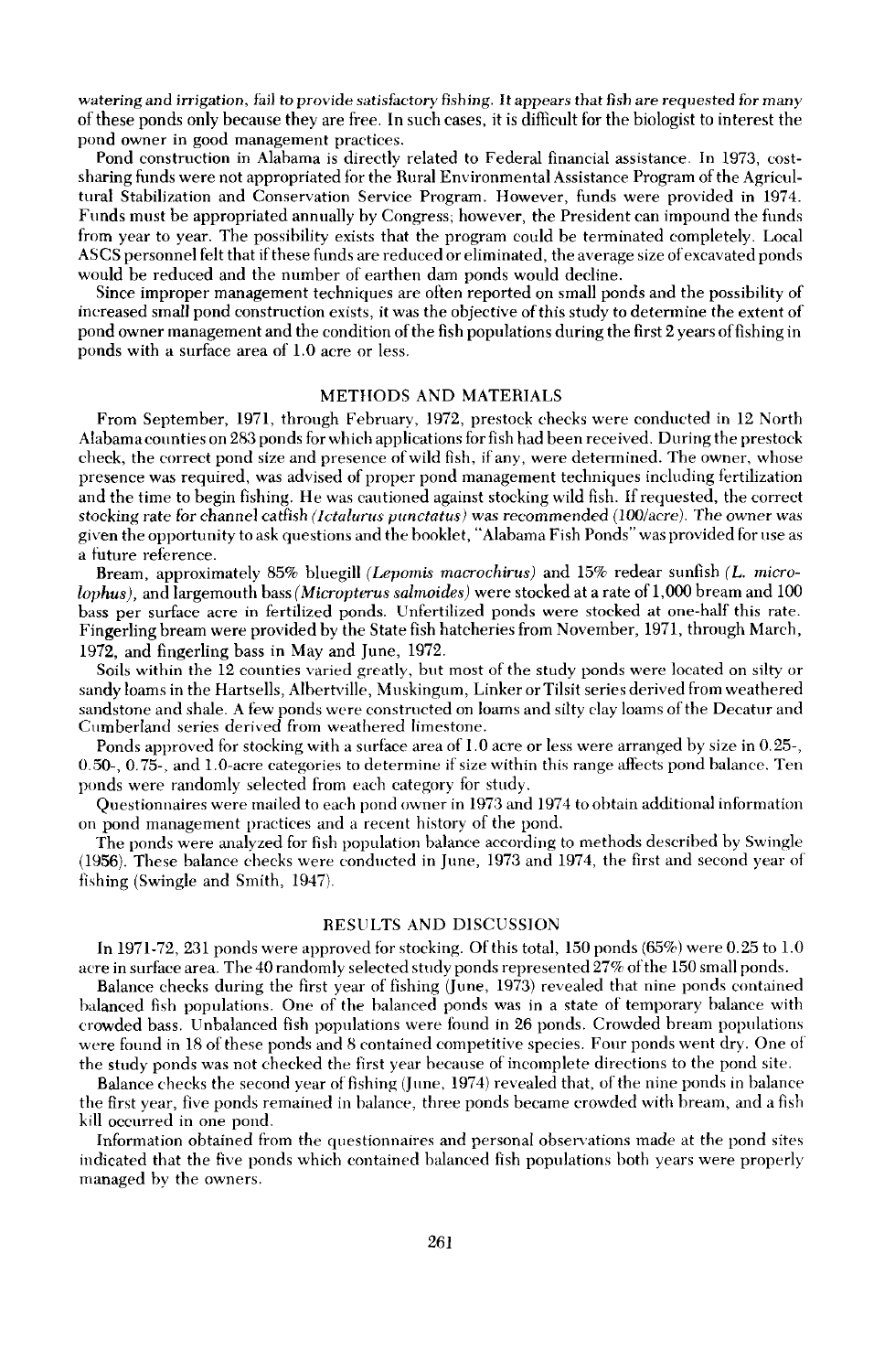Of 18 ponds which contained crowded bream the first year, 11 ponds were unchanged the second year, 4 ponds attained balanced conditions, 1 pond became crowded by competitive species, and 2 ponds were dry. The pond not checked the first year had crowded bream the second year. A fish kill occurred in one of the ponds containing crowded bream, however, this did not change the state of balance.

Six of the eight ponds which contained competitive species the first year were unchanged the second year. One pond attained a balanced condition and the remaining pond was crowded with bream.

Pond size within the study range apparently had little effect on the state of balance of fish populations; however, crowded bream populations tended to occur with greater frequency in 0.25-acre ponds. Other variables appeared to have greater influence on the state of balance in the study ponds than did pond size alone.

Several factors were found to be of particular importance in affecting the condition of balance in the study ponds. These factors were fertilization, livestock utilization, competitive species, severe water level reduction or complete loss ofwater, and fish kills. Other factors, such as mortalities in the fish population, catch ofbass prior to spawning, and mortalities ofhatchery fish after stocking could not be evaluated.

The primary factor affecting the state of balance of the fish populations in the study ponds was the failure of the pond owners to implement a proper fertilization program. All 40 ponds were stocked at the fertilized rate since each owner stated he would follow a proper fertilization schedule. Failure of pond owners to properly fertilize their ponds occurred despite an explanation on the importance of fertilization during the prestock visit. Additional information on fertilization was provided each pond owner in correspondence and in the farm pond booklet.

The first and second years offishing, there were 27 and 26 ponds, respectively, which were either improperly fertilized or not fertilized at all. The combined proportion of pond owners who failed to heed the information provided on pond fertilization was 78%.

Similar results were obtained by Holloway (1951) in a study of 323 ponds in the Southeastern United States where 80% ofthe ponds stocked at the fertilization rate were not fertilized and by Moss and Hester (1956) in an earlier study in Alabama where 75% of the ponds were improperly fertilized. King (1960) reported that "inadequate" was the term usually used to describe fertilization in a 1,000 pond survey, nationwide. The implementation of proper pond fertilization by pond owners in Alabama appears to differ very little from other areas ofthe Southeast or even the Nation. Insufficient fertilization appeared to be one of the most important reasons that 0.25 to 1.0 acre ponds failed to produce balanced fish populations.

Since stocking rates and fertilization practices are integral factors, it is not surprising that 93% of the 27 inadequately fertilized ponds were unbalanced the first year and 85% the second year. Holloway (1951) found that 75% of unfertilized ponds stocked at the fertilized rate contained unbalanced fish populations.

Ofeight ponds in 1973 which had been fertilized properly, seven contained balanced fish populations. **In** 1974, six of seven ponds which were properly fertilized were in balance.

It is apparent that the few pond owners who followed the recommended fertilization program were more successful in establishing desirable fish populations than those who did not follow the recommended fertilization program.

A second factor affecting the state ofbalance in small farm ponds was unrestricted use ofthe ponds by livestock. Sixty-eight percent or 27 ofthe study ponds were constructed for livestock watering or for the dual purpose of stock watering and fishing. This value agrees favorably with those reported by King (1960) in a nationwide pond survey where most pond owners gave at least two reasons for pond construction (80% for livestock watering and 70% for fishing). The number of livestock watered on these ponds over the 2-year study period ranged from 8 to 160/acre with an average of 36/acre.

Generally, as pond size increased within the study range, the number of livestock per acre watered on the ponds decreased. The average number of livestock per acre ranged from a high of 81 in 0.25-acre ponds to 13 in l.O-acre ponds. This may indicate that the smaller ponds (0.25- and O.SO-acre) were constructed primarily for livestock watering.

Observations made at pond sites on the effects of livestock activity indicated that adverse effects to the pond habitat were directly related to the number of livestock per acre utilizing the pond.

Ponds supporting heavy livestock activity in this study were characterized by eroded shorelines with reduction of fish spawning areas, increased siltation and muddy water, and high organic fertilization resulting from stock fecal material entering the pond. Swingle (1949) considered ponds with siltation resulting from livestock wading unsuitable for bluegill and bass.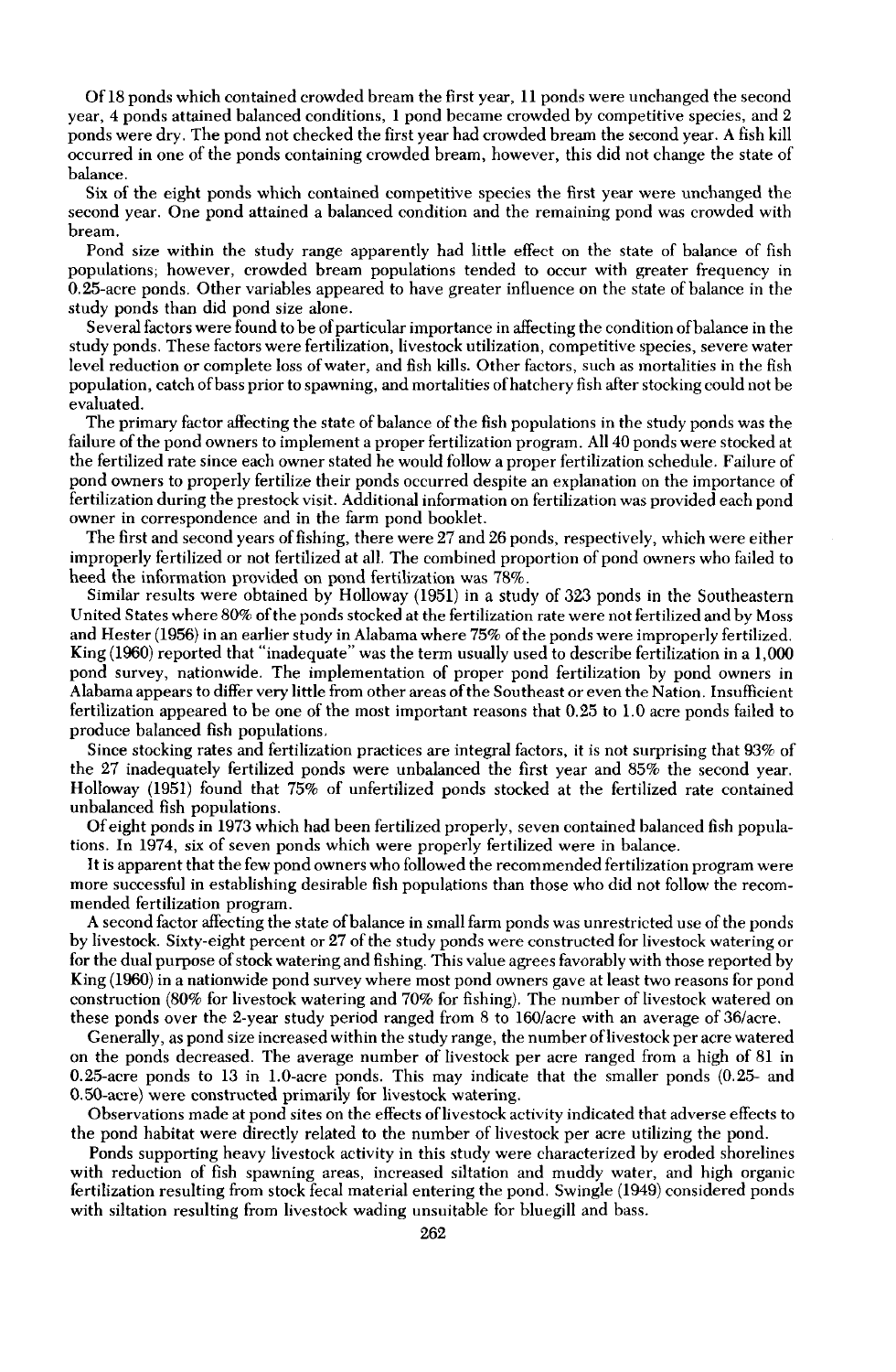Twelve ponds were not utilized for stock watering in 1973. Four of these ponds contained balanced fish populations and four contained crowded bream populations. No stock watering occurred in 14 ponds in 1974. Five of the 14 ponds were in balance and 4 ponds contained crowded bream. Four ponds in 1973 and five ponds in 1974 were affected by factors that could not be related to watering livestock, such as competitive species, complete loss of water, or fish kills.

Balanced fish populations were found in five of the stock ponds in 1973 and five ponds in 1974. Crowded bream occurred in 14 and 12 stock ponds the first and second years, respectively. Only 29% of the non-stock watering ponds contained crowded bream, while an average of 48% of the stock watering ponds contained crowded bream. As a possible explanation, SWingle (1956) reported that bluegill are apparently able to reproduce in more heavily silt-laden waters tban bass and that bass spawning can be retarded by reduced light penetration.

The number of cattle which could use a pond without affecting balance could not be established. Differences in the number of balanced ponds between the stock and non-stock watering ponds existed. In 1973 and 1974, 19% of the stock ponds were in balance; however, 33% of the non-stock ponds were in balance the first year and 36% the second year. These figures indicate that even small numbers of livestock utilizing a pond can be detrimental.

A possible solution to the problems created by livestock watering in ponds containing fish populations would be to fence part of the pond or the entire pond from livestock activity. Fencing of ponds is recommended or required by some state conservation agencies (Lopinot, 1972, and Moorman, 1957). The fencing of ponds from livestock would serve several purposes. Fencing would protect most of the dam and shoreline from erosion and protect suitable fish spawning areas from wading cattle. It would reduce siltation and muddy water and reduce the quantity of fecal material entering the pond.

The third factor affecting fish populations in the 40 study ponds was severe water level reduction or complete loss of water. Fish populations were lost entirely because of the complete loss of water in 10% of the ponds the same year the fish were stocked. The second year following stocking, 15% of all ponds were dry. From information received from the pond owners in the questionnaires, at least eight ponds the first year and seven ponds the second year experienced severe water level reductions of 50% or more. Three of these ponds suffered severe water level reductions both years.

These drawdowns and complete losses of water occurred during the fall and early winter months. According to Swingle (1956), severe drawdowns during this period followed by rising water the following summer may result in crowded bream populations. This situation apparently developed in seven ponds experiencing severe drawdowns. Four offive ponds suffering water level reductions the first year only developed crowded bream populations by the second year's balance check. Of the four ponds experiencing severe water level reductions the second year only, three contained crowded bream. No relationship hetween pond balance and water level reduction could be established on the three remaining ponds that suffered two consecutive years ofsevere water level reductions. Only two ponds with severely reduced water levels contained balanced fish populations both study years.

Since adequate rainfall (51, 67, and 64 in. during 1972, 1973, 1974, respectively) occurred prior to and during the study period, it would appear that the causes ofwater loss in the ponds were related to poor site selection and improper construction. The watershed to pond area ratio appeared to be inadequate in some cases. Improper core construction in the dam was the suspected cause of water loss in other cases. Porous soils occurring in the study area could also have affected water levels; however, this factor could not be properly evaluated.

Fish populations were aflected by competitive species in a total of nine ponds during the 2-year study period. Channel catfish were overstocked by four pond owners. Stocking rates up to 1,200/acre were reported. Black bullheads (Ictalurus melas), and crappie (Pomoxis sp.), were also stocked by the **o\vners.**

Wild fish were found in seven of the ponds. The species found were green sunfish (L. *cyanellus*), threadfin shad *(Dorosorna petenense* J, black Imllhead, golden shiner *(Notemigonus crysoleucas),* and h.thead minnow *(Pirnephales prornelas).* The mode of entry into the ponds by wild fish was probably over improperly constructed spillways, accidental stocking of green sunfish with commercially purchased channel catfish and inadequate pond poisoning afier wild Hsh were found during the prestock check.

Fish kills occurred in two ponds the second year of the study. Both resulted from agricultural insecticides; however, neither of the fish kills resulted in the total loss of the fish populations. If ponds located in watersheds where pesticides are applied were more careftilly scrutinized with regard to pond usage and location during the prestock check, the incidence of pesticide kills in farm ponds